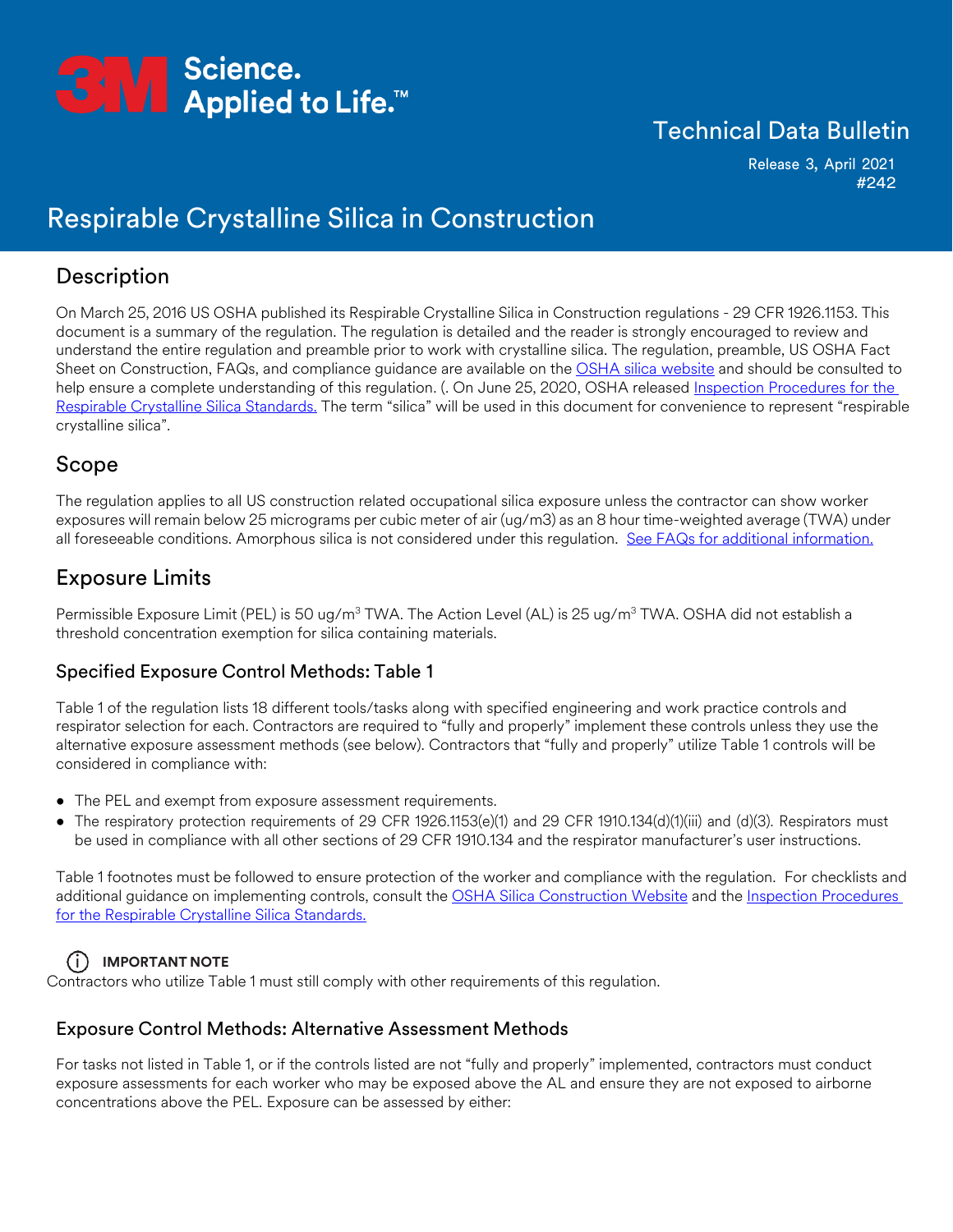- Performance method: a combination of air monitoring and objective data sufficient to accurately determine worker exposure. Objective data may be air monitoring results from industry wide surveys or calculations based on specific material composition and/or process, task or activity. The data must reflect expected or higher exposure potential for the processes, materials, control methods and environmental conditions at the current worksite.
- Scheduled monitoring method: the contractor will conduct initial air monitoring to determine worker exposure. Based on those results, exposure assessments:
	- **-** Below the Action Level (AL), air monitoring may be discontinued.
	- **-** At or above the AL but below the PEL, monitoring must be repeated every 6 months.
	- **-** At or above the PEL, monitoring must be repeated every 3 months.
	- **-** Monitoring may be reduced or discontinued when 2 consecutive samples at least seven days apart are below the PEL or AL respectively.

In all cases, exposures must be reassessed whenever there are significant changes to the process, materials, production, work practices or there are other reasons to believe that new or additional exposures may be occurring above the AL. Workers must be notified individually, in writing, of the assessment results. If the results are above the PEL, the notification must include actions to be taken to reduce exposure.

Exposures above the PEL must be controlled first by engineering (e.g. wet cutting, HEPA filtered local exhaust ventilation) and work practice controls. If those are infeasible or insufficient to reduce exposure below the PEL, respiratory protection must be used.

## Summary of Other Selected Requirements

- Abrasive blasting operations must also comply with requirements in 29 CFR 1926.57.
- Respiratory protection use of respirators must comply with requirements in 29 CFR 1910.134.
- Housekeeping dry sweeping and compressed air may not be used for cleaning unless no alternative is feasible. Options include wet sweeping and HEPA-filtered vacuuming.
- Competent Person a competent person must be designated and have the knowledge and ability to fulfill the responsibilities in 29 CFR 1926.1153(g). This includes making regular inspections of the worksite, materials, equipment and control measures in use to ensure the written exposure control plan is properly implemented.
- Written exposure control plan the plan will detail tasks that involve exposure to silica; control methods to reduce exposure; housekeeping procedures; procedures to restrict access to areas to reduce the exposure to other workers and must identify the silica competent person.
- Medical Surveillance medical surveillance program must be made available to all workers required to wear a respirator more than 30 days per year. The initial examination includes a work history, physical exam, chest x-ray, pulmonary function and latent TB infection tests, and any other tests per the examining health care provider. Section 29 CFR 1926.1153(h) and Appendix B of the regulation gives further details on required examinations.
- Worker training and information workers must be trained per the Hazard Communication Standard (29 CFR 1910.1200). Also workers must be able to demonstrate understanding of:
	- **-** Health hazards from excessive exposure to silica.
	- **-** Tasks that could result in exposure to silica.
	- **-** Specific controls implemented to reduce worker exposure.
	- **-** Contents of 29 CFR 1926.1153.
	- **-** Who the jobsite silica competent person is.
	- **-** Purpose and description of the medical surveillance program.
- Recordkeeping including air monitoring and objective data used for assessments and medical surveillance records. Records will be maintained per 29 CFR 1910.1020.

For states under federal OSHA, on September 23, 2017all standard 29 CFR 1926.1153 requirements came into force except 29 CFR 1926.1153(d)(2)(v) – methods of air sample analysis, which became required June 23, 2018 . State plan states may have different enforcement dates. Appendix A gives mandatory requirements for sample analysis. Use of a properly accredited analytical laboratory (e.g. American Industrial Hygiene).